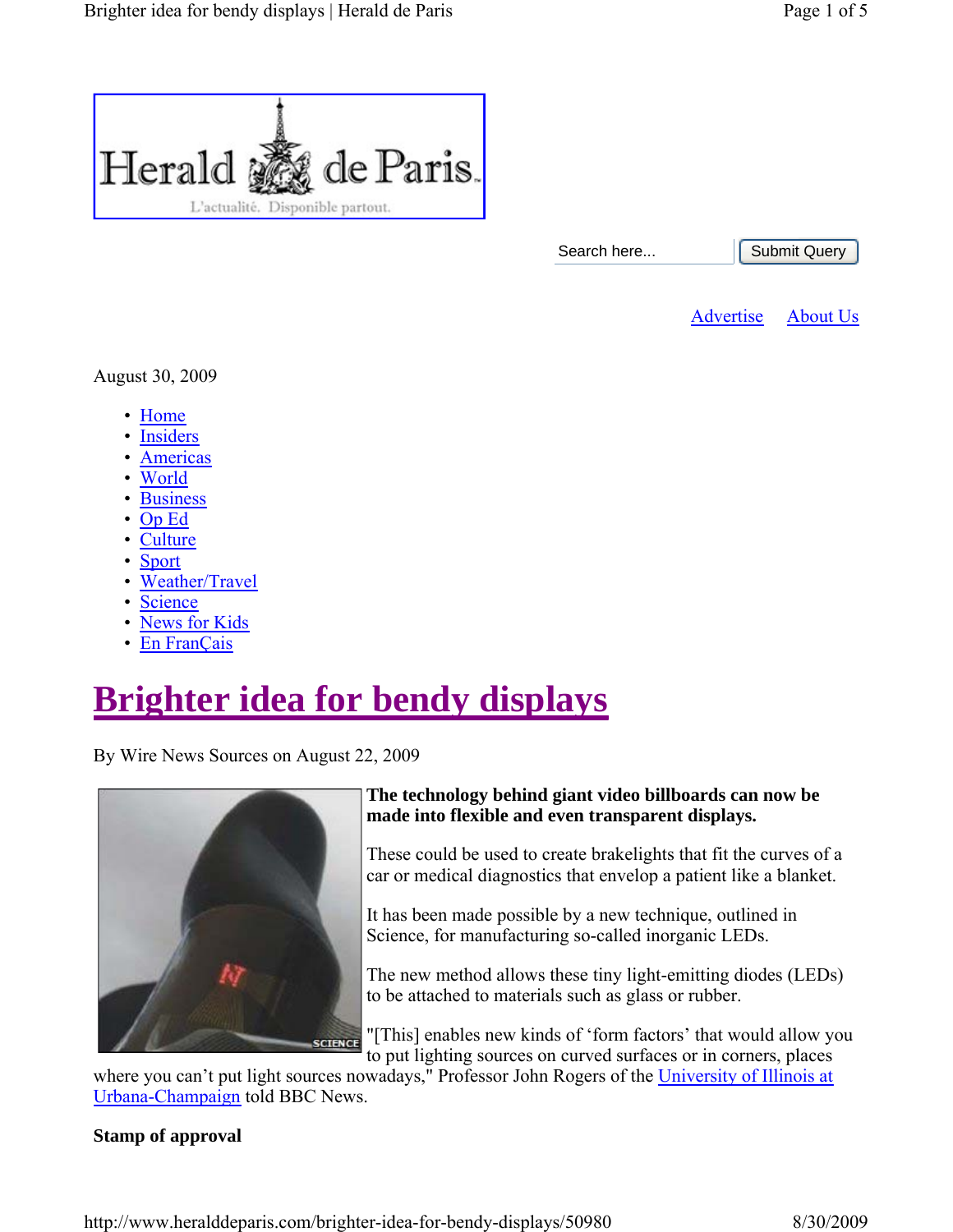There are two types of light-emitting diode (LED) technology, inorganic and organic.

The vast majority of consumer electronics use the inorganic version.

For a square centimetre of the material these are 400 times brighter than their organic cousins.

"If you look at the billboard displays that exist already, they're inorganic LED based," said Professor Rogers.

"You can see them on a bright sunny day; it would be impossible to generate that kind of brightness out of an organic LED."

When arrays of inorganic LED's are used - such as those in billboard displays - they are made in a large wafer which is sawn into bits.

Each bit is then placed individually by a robot arm, making the production of large or dense arrays complex.

Organic LEDs (OLEDs) on the other hand have been introduced into some consumer electronics such as televisions.

They are in theory easier to manufacture because they can be made individually smaller, processed in high quantities and spread out in thin films that are easy to manipulate and connect electrically.

However, they are not as robust as inorganic LEDs, and must be encapsulated because they are sensitive to oxygen and moisture.

Professor Rogers and his colleagues have now devised a method that in theory comprises the best of both worlds - bright, robust inorganic LEDs that can be processed en masse.

The approach is able to make thin inorganic LEDs in high quantities in such a way that they can be cut up by bathing them in a strong acid.



The separated elements can then be picked up with a "stamp", with holes cut precisely to size for the elements, and then placed on a wide array of surfaces, from glass to plastic to rubber.

The devices can be placed sparsely enough that a bright layer of them is practically transparent.

"Because you can get away with very low coverage by area, it opens up the possibility of making something that's see-through," Professor Rogers explained.

He said that the nearer-term applications for the approach will be in general lighting or in the illumination of instrument panels, but the group is working toward perfecting the application.

"Displays remain the ultimate goal - we don't need a new law of physics to enable it, it's just more of an engineering question," he said.  $\langle p \rangle$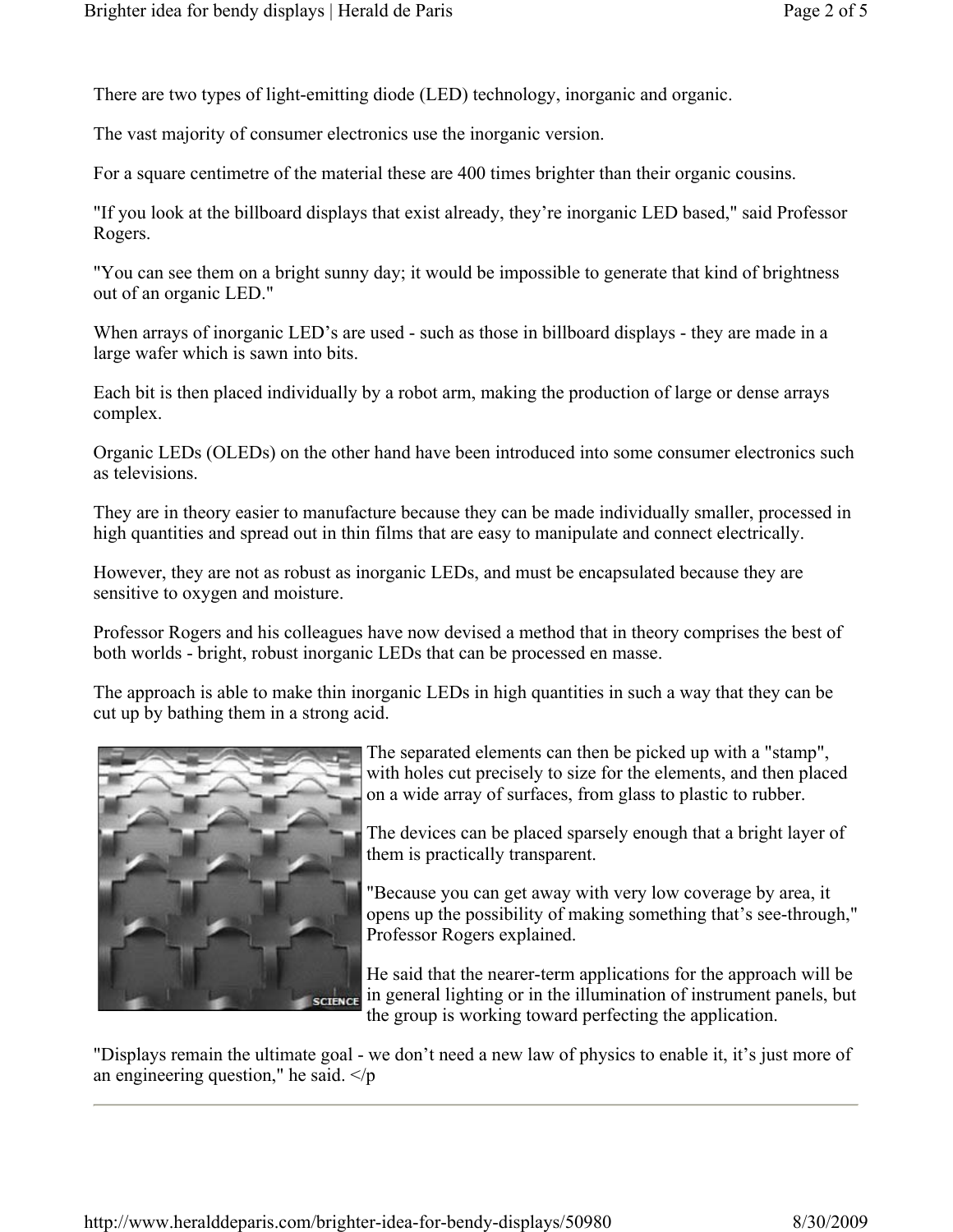This article is from the BBC News website. © British Broadcasting Corporation, The BBC is not responsible for the content of external internet sites.

|--|--|

Source

No comments yet.

**Leave a comment**

|  | Name (required) |
|--|-----------------|
|  |                 |

E-mail (required)

URI

Your Message

submit

## **Health News**



Poorest at risk of worst diabetes

The poorest people in the UK are more than twice as likely to have diabetes at any age than the average person, a charity has warned.

And those with the condition who live in the most deprived homes are also twice as likely to develop complications, Diabetes UK said.

Obesity, lack of exercise, poor diet and [...]

• Stark warning over calories in High Street iced coffees

<img src="http://www.heralddeparis.com/wp-content/plugins/wp-omatic/cache/bf774\_\_46110418\_starbuckscoolgetty.gif" align="left" width="226″ height="170″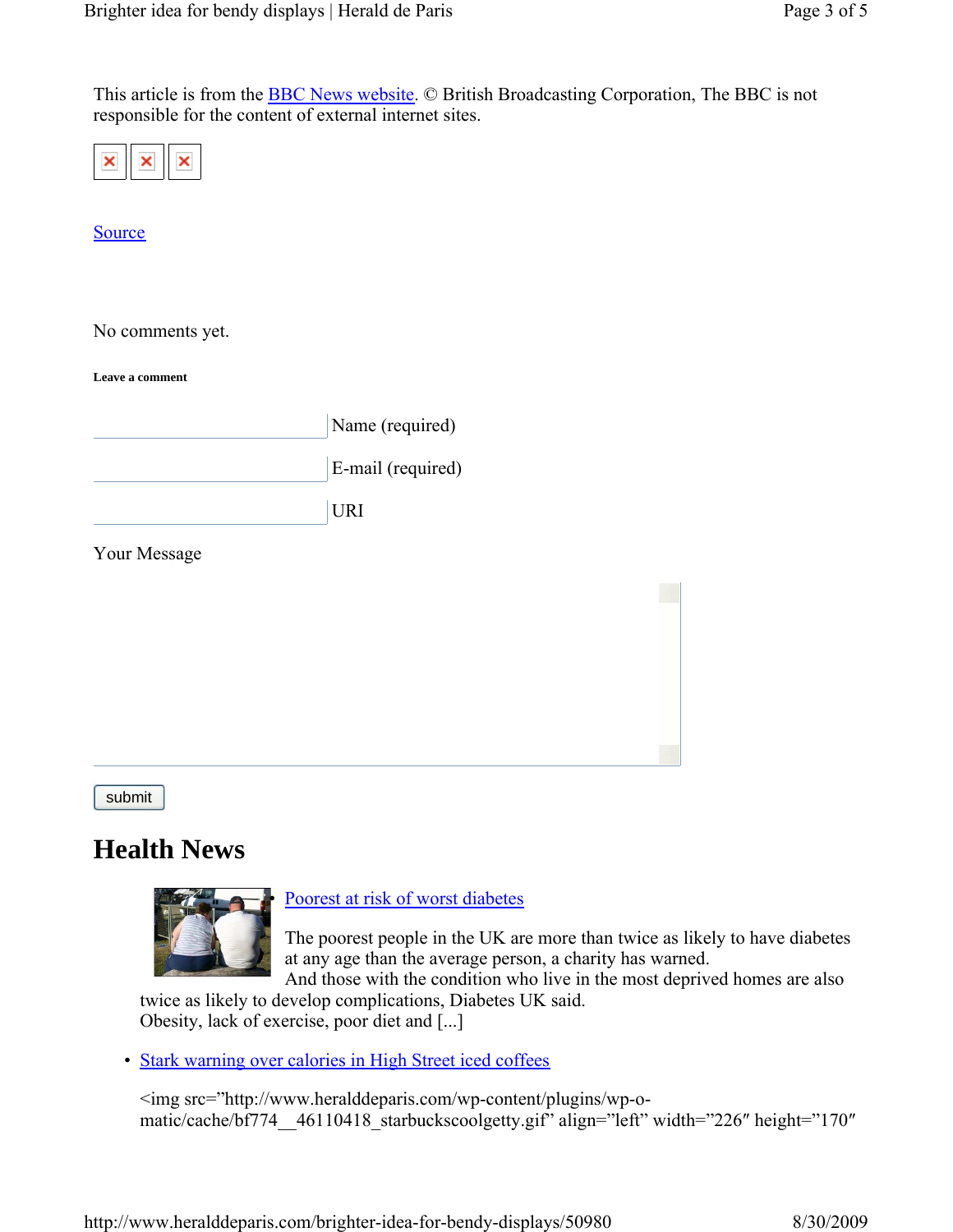

alt="Drinking Starbucks in the sun" border="0″ vspace="4″ hspace="4″> Some iced coffees being sold on the high street contain as many calories as a hot dinner, a cancer charity warns. The chief offender had 561 calories, others contained more than 450, and the majority had in excess of 200. It is the combination [...]



## NHS life support

Niall Dickson is the Chief Executive of the King's Fund, an organisation which seeks to find ways in which the health system in England can be improved. Here he

considers what challenges lie ahead for the National Health Service given the current financial climate, ahead of a Newsnight special on the issue later on Monday.

[...]



### Trouble afoot

WHO, WHAT, WHYThe Magazine answers… French President Nicolas Sarkozy is recovering after collapsing while jogging. So what are the health hazards Mr Sarkozy collapsed on Sunday after 45 minutes of "intense physical activity" in hot weather in Versailles.

The president, on a strict new diet and exercise regime, did not lose consciousness but needed to lie down, said [...]

## **Image of the Day**

• Worlds in Collision

SPACE.com Image of the Day



A galaxy cluster merger is seen by the Chandra X-ray Observatory.